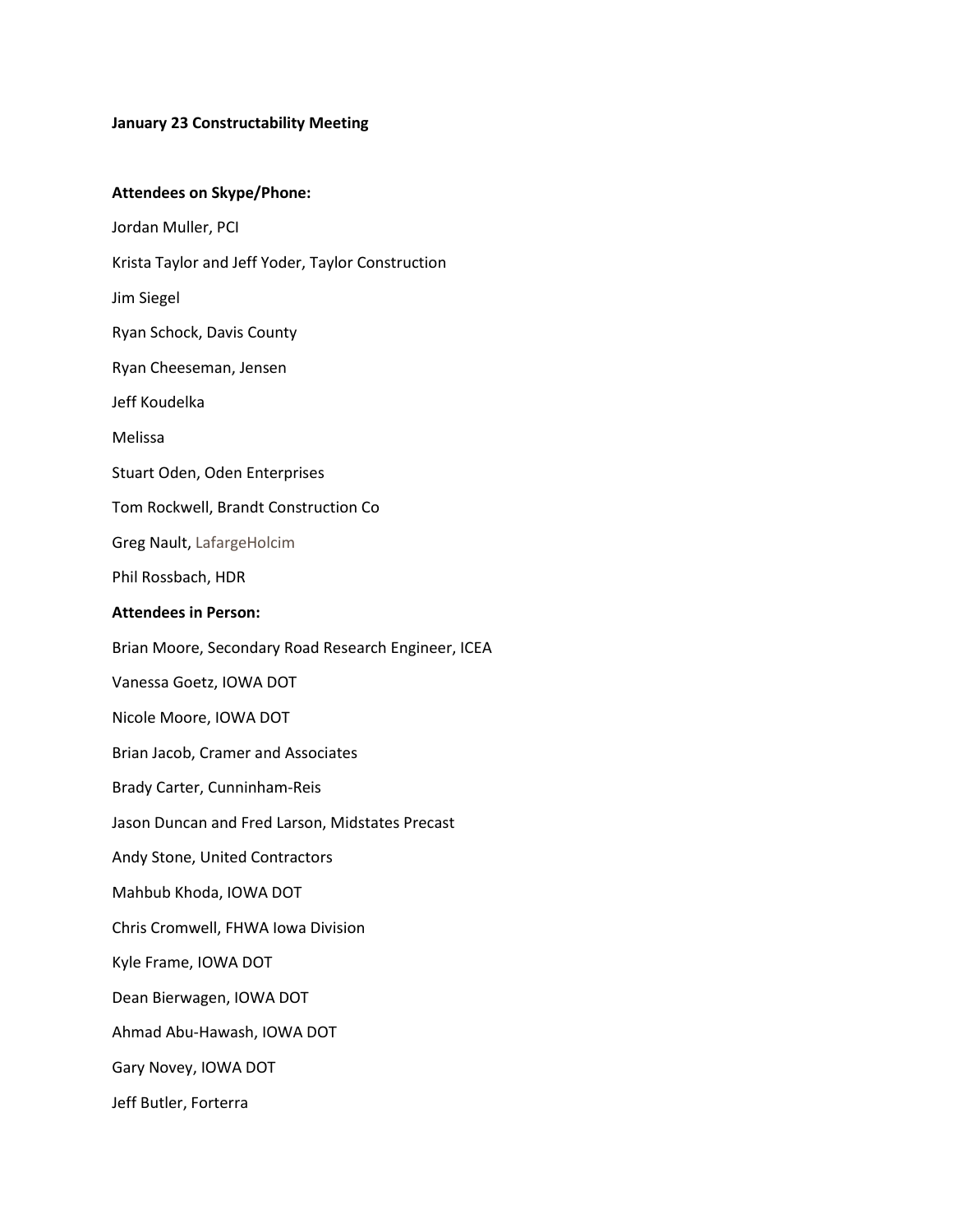Dave Dixon, Dixon Construction Todd Culp, Coreslab Structures Danny Stokes, IOWA DOT Dan Graves, Graves Construction Mark Dunn, IOWA DOT

### AID Grant History & Objectives

IHRB helped develop standards for box beams. Vanessa gave an overview of the grant application process. The objectives of this project are to use the Federal grant funding to help with an initial large investment to demonstrate the new standards across the state for LPA's to use, accelerate the adoption of using ultra high-performance concrete, and utilize added options to maximize the number of structures built with the available \$1.25M in funding. The State DOT is the award recipient, with the counties benefiting as sub-recipients to the award. Because FHWA required that the grant be spent under one contract with one contracting authority, the project was developed for the Iowa DOT to let one project that will cover the costs of fabrication of the box beams and supply and place the UHPC. This would allow the Iowa DOT to maximize the use of the grant.

### Box Beam Standards

### <http://www.iowadot.gov/erl/current/BR/Navigation/B30.htm>

All bridges in this contract are the same. 50' long, 32' wide, 0 degree skew. The Iowa DOT is the contract authority and the Marshalltown RCE office will be handling payments. These bridges will be built by counties under separate contract and are located on gravel roads.

IOWA DOT awarded the grant in September of 2018. Have one year to get the Box Beam and UHPC supply under contract. Currently targeting the April/May 2019 state IOWA DOT letting. Individual county bridge projects are being developed now. One is projected to be ready for letting and construction in 2019. Majority are targeting a fall 2019 letting with 2020 construction. All bridges to be completed and all UHPC joints to be done by November 15<sup>th</sup>, 2020

Danny Stokes discussed the prequalification of contractors to be a prime. The precast/pre-stress industry reps expressed that it would be challenging to take on the role as a prime, since they are normally sub-contractors supplying materials to bridge contractors. One company expressed that due to company policy, they would not be able to provide their private financial data.

A question was asked about prequalification from a materials standpoint of doing precast work. To do work as a contractor building these in their yard or on site would not require materials pre-qualification. Those would be inspected by a construction inspector. The pre-qualification would be for precastors and pre-stress plants per normal requirements.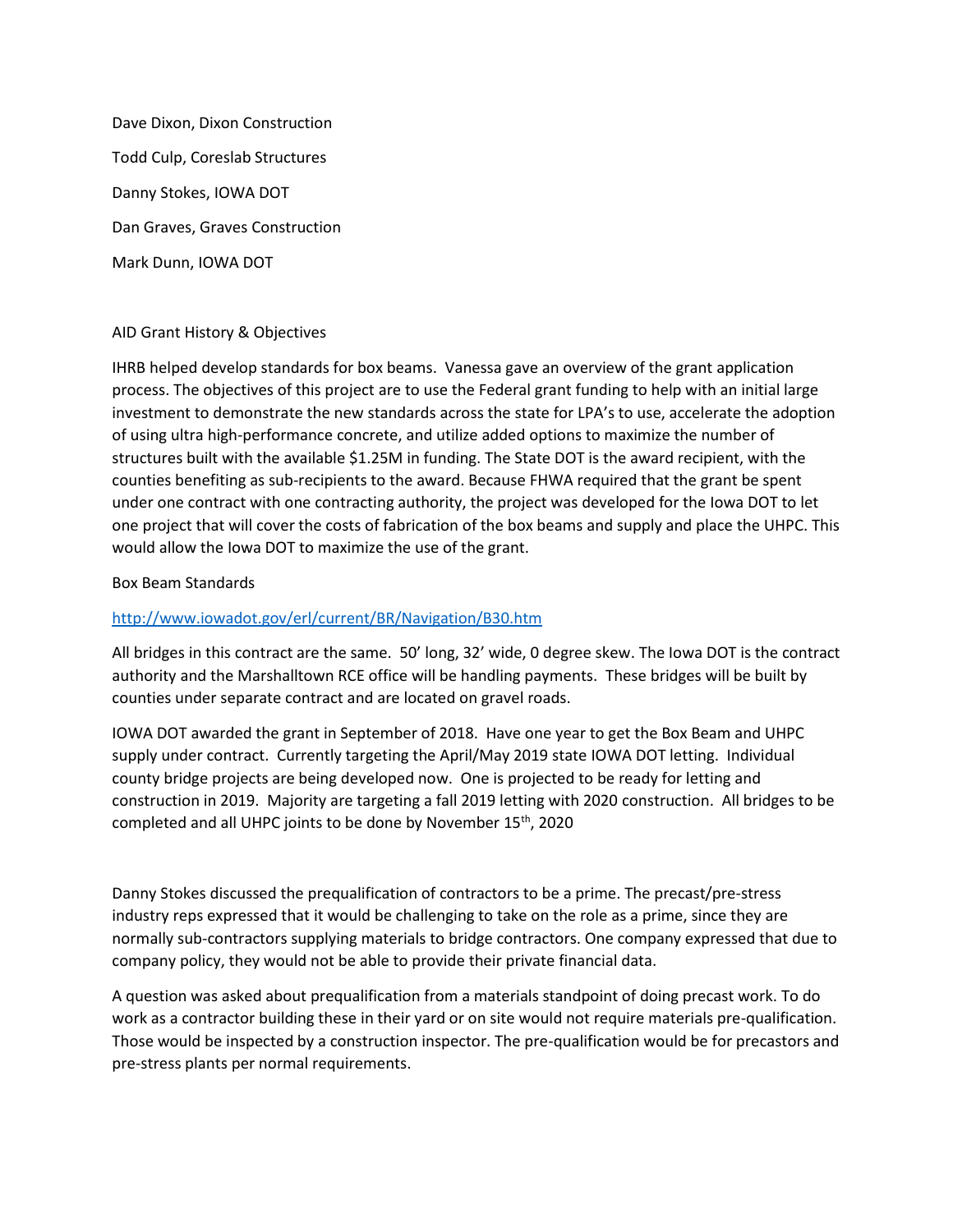The group discussed the requirement for the prime contractor to do 30% of the work on the contract. For a bridge contractor, it would be difficult unless they cast their own slabs. One option is a joint venture, but that would severely limit the number of bids, since a materials supplier cannot submit multiple joint ventures.

Question: Can a contractor bid, for example, bridge #1-3 as precast to meet the minimum 30% as a prime contractor and then sub the rest of the box beams to a prestressor/precaster? We will discuss at IOWA DOT about this possibility. Initially, the group had decided against due to complexities in setting up the letting correctly. IOWA DOT will review feasibility of mixing types of work to overcome the limitation of 30% minimum work needed to be done by a prime.

Question: Do the bid items for the slabs need two items? Pay for fabrication and stockpile of beams, and pay for delivery? Standard specifications cover pay for stockpile materials when requested by a contractor. Changing bid items will be discussed at IOWA DOT.

Davis Bacon Wages – Biggest question raised was whether Davis Bacon Wages apply to this project if the box beams are cast someplace other than where the bridge projects are located. Precast industry reps are currently not required to pay Davis Bacon wages when they are a sub-contractor. If now as a prime contractor, and Davis Bacon applies, they feel they will not be able to bid on this project. IOWA DOT will consult with FHWA to clarify requirements. One question is if UHPC installation is not involved in this contract, and it is only a materials supply, does Davis Bacon apply?

IOWA DOT asked if it were to be separate contracts, one for the Box Beams and one for UHPC placement and materials, would it improve the project's success? Industry feedback was that the difficult part with the UHPC is still the fact of each individual bridge contractor dealing with a separate sub-contractor not under their own contract. Discussion was had about requirement for UHPC to be placed within 14 days of beam placement. This could possibly mean the county contractor has to send crew home if nothing else to work on.

One suggestion was made to move the UHPC placement to the individual bridge contracts. Leave the UHPC materials, mixers and site rep with the materials contract. Doing this would make it only a materials supply. It would then place the control on UHPC joint work under the same contractor responsible for setting the beams on the individual projects. This would be a better option than splitting the IOWA DOT project into two separate contracts. Overwhelming consensus from industry was to not have the UHPC placement in the IOWA DOT contract. The IOWA DOT will seek FHWA guidance on this possibility.

The IOWA DOT inquired if the base bid number seemed high? Currently the project is being developed with a base bid of 8. Not much discussion was provided by industry. One comment was that perhaps 5 bridges should be the base bid, and the rest as added options to ensure the contract meets the base bid. Award would be given still to the bidder with the highest number of structures included up to the award amount. IOWA DOT will continue this discussion with industry to get a feel for the appropriate number of bridges in the base bid.

Question: Camber on box beams – if they do all interior beams and then weeks later do the exterior beams and the camber is different, who's responsibility is that to correct camber on the job site? IOWA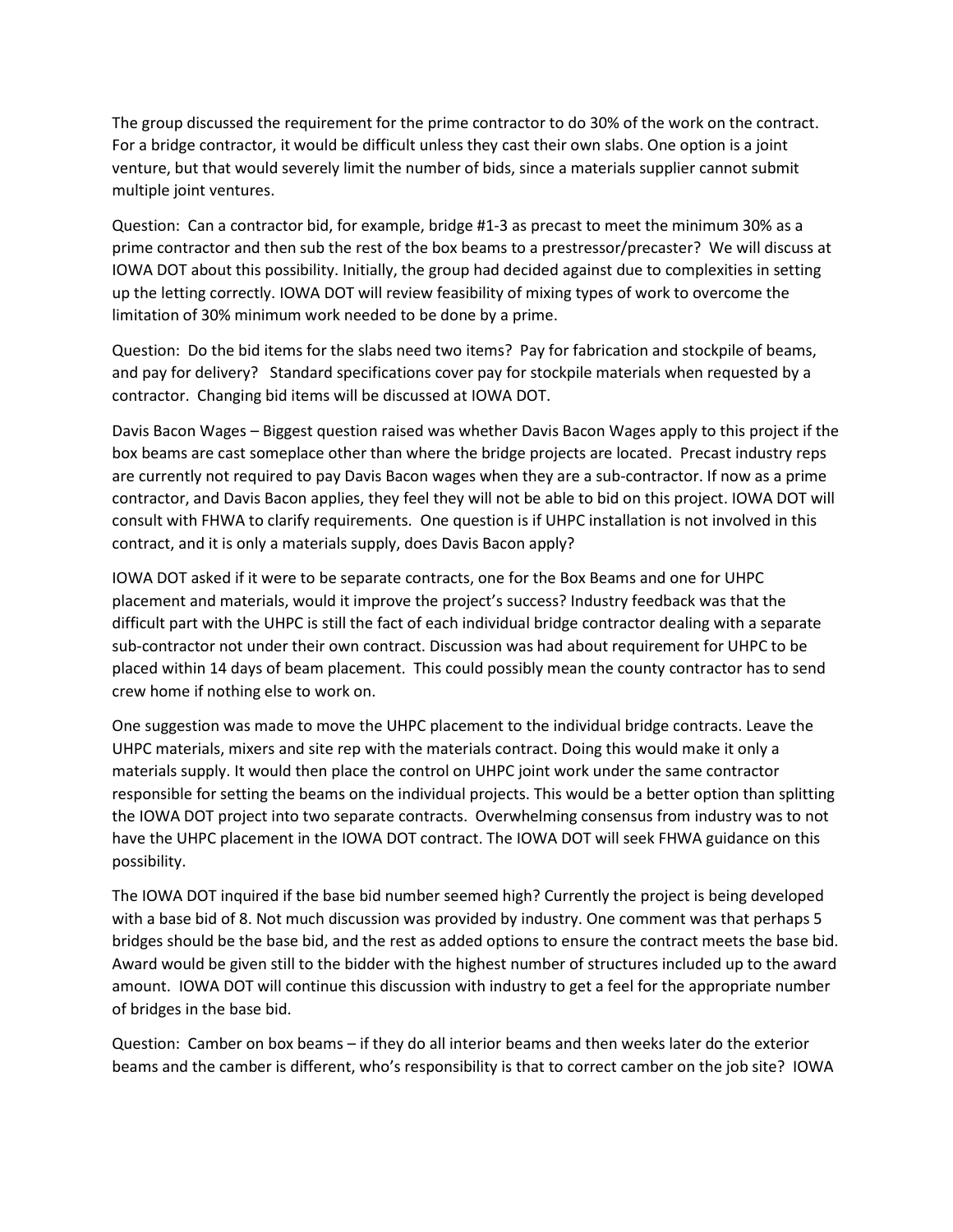DOT will review this information and include instructions on both the IOWA DOT supply contract and the individual county bridge contracts.

Meeting attendees would like a copy of the bridge location map and schedule of lettings. IOWA DOT will send this information to those who supplied an email address.

### **January 30th, 2019**

A follow up on a few questions from the Box Beam constructability meeting last week. After consultation with and concurrence from FHWA the following will be applied to this Box Beam Aid Grant IowaDOT contract.

## 1) **Davis-Bacon wages:**

"The sites of work for this project are the individual bridge sites in which the beams are to be delivered and incorporated. The site of the work definition ALSO includes material or supply sources, tool yards, job headquarters, etc., at the site of the work only when that location is dedicated to this construction project and adjacent or virtually adjacent to the location where the project is being constructed"

FHWA concurs that the "Site" for Davis-Bacon wages to apply is the individual bridge sites or nearby. So if the box beams are made at a prestress/precast plant or a contractor yard away from the bridge sites then Davis-Bacon does not apply.

# **2) Labor/placement component of the UHPC joints will NOT be included in the IDOT Aid Grant contract but instead be transferred to the individual county bridge contracts:**

IowaDot contract will include box beams and UHPC material and related consultant fees. Individual county contracts will include bid items for placement of beams and placement/labor of UHPC joint fill material.

With the removal of the UHPC placement, the IowaDOT contract can be designated Materials Only, which will allow the waiver of the prequalification aspects. However, we will still require bidders to request approval to bid and would review their work experience in similar work. The financials would not be reviewed however. This allows for anyone who is qualified to build box beams to be a prime contractor and perform 30% of the contract.

# **3) Regarding joint ventures, we currently allow contractors in joint ventures to submit bids both with the joint venture and individually. A precaster/prestresser that wanted to joint venture could do so with more than 1 contractor.**

Hopefully this information will ease your minds on some of the major topics from our meeting. These decisions allow for the most possible bidders, makes it simpler for them to bid, and hopefully will make